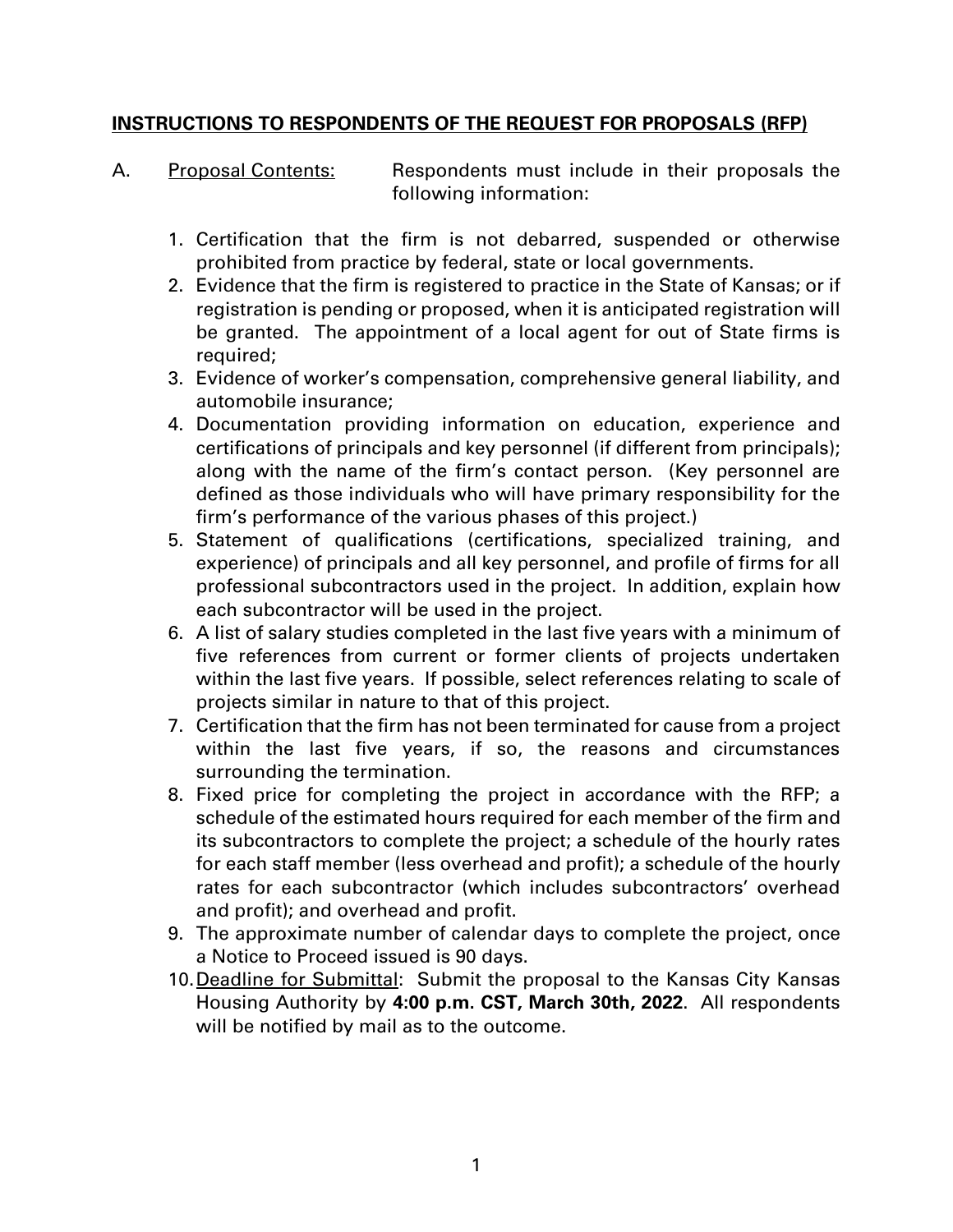- B. Pre-Proposal Conference: Firms are encouraged to attend a pre-proposal conference on **March 16th 2022 at 10:00 a.m.** via Zoom. Log in and password may be obtained by contacting  $\frac{\text{smartin}\,\textcircled{R}\text{ckhacion}}{\text{matri}}$ .
- C. Interpretations and Addenda: Requests for interpretations concerning any aspect of the RFP shall be directed to the Housing Authority's Contracting Officer (CO). Any inquiry made at least ten days before the deadline fixed for submittal of proposals will be given consideration for a written interpretation. Written interpretations, along with any modifications to the RFP, will be in the form of an addendum, which will be available in the Housing Authority's office at least seven calendar days before the submittal deadline. The addenda will be mailed to each respondent, but it shall be the respondent's responsibility to make inquiry as to what addenda, if any, were issued. All respondents will be bound by such addenda, whether or not received.
- D. Protests: Protest concerning the RFP shall be made in writing and delivered to the Housing Authority's CO at least ten working days prior to the deadline of proposal submittal. Protests concerning the outcome of the selection process must be made in writing to the CO within ten working days of selection of the successful firm. Although the Housing Authority will make notification as to the outcome of the selection process to each respondent, it shall be the responsibility of each respondent to determine when the selection has been made.
- E. Disputes: All claims regarding the performance of the contract shall be made in writing to the Housing Authority's CO. The CO will respond with his decision, in writing. If a dispute results, the firm shall proceed diligently with the performance of the contract. If at the end of the contract any dispute still exists, the CO's decision may be appealed to the Chairman of the Board of Commissioners of the Housing Authority. If the decision by the Chairman of the Board is not acceptable, an appeal may be referred to an independent arbitrator or mediator, which is agreeable to both parties, or a suit may be filed in court of competent jurisdiction. In the event that a dispute escalates to legal action, the legal action is required to be filed in the State of Kansas in accordance with the laws of the State of Kansas.
- F. Certification of Compliance: The respondents, if successful, will be required to submit within ten days from the date of receipt of the notice of an award a current Certificate of Compliance from the Human Resources Department of the Unified Government of Wyandotte County, Kansas City, Kansas. Contact the Human Services Department located on the 3<sup>rd</sup> floor of the Municipal Office Building, 701 North 7<sup>th</sup> Street, Kansas City, Kansas 66101, or call (913)-573-5443 for information regarding compliance requirements.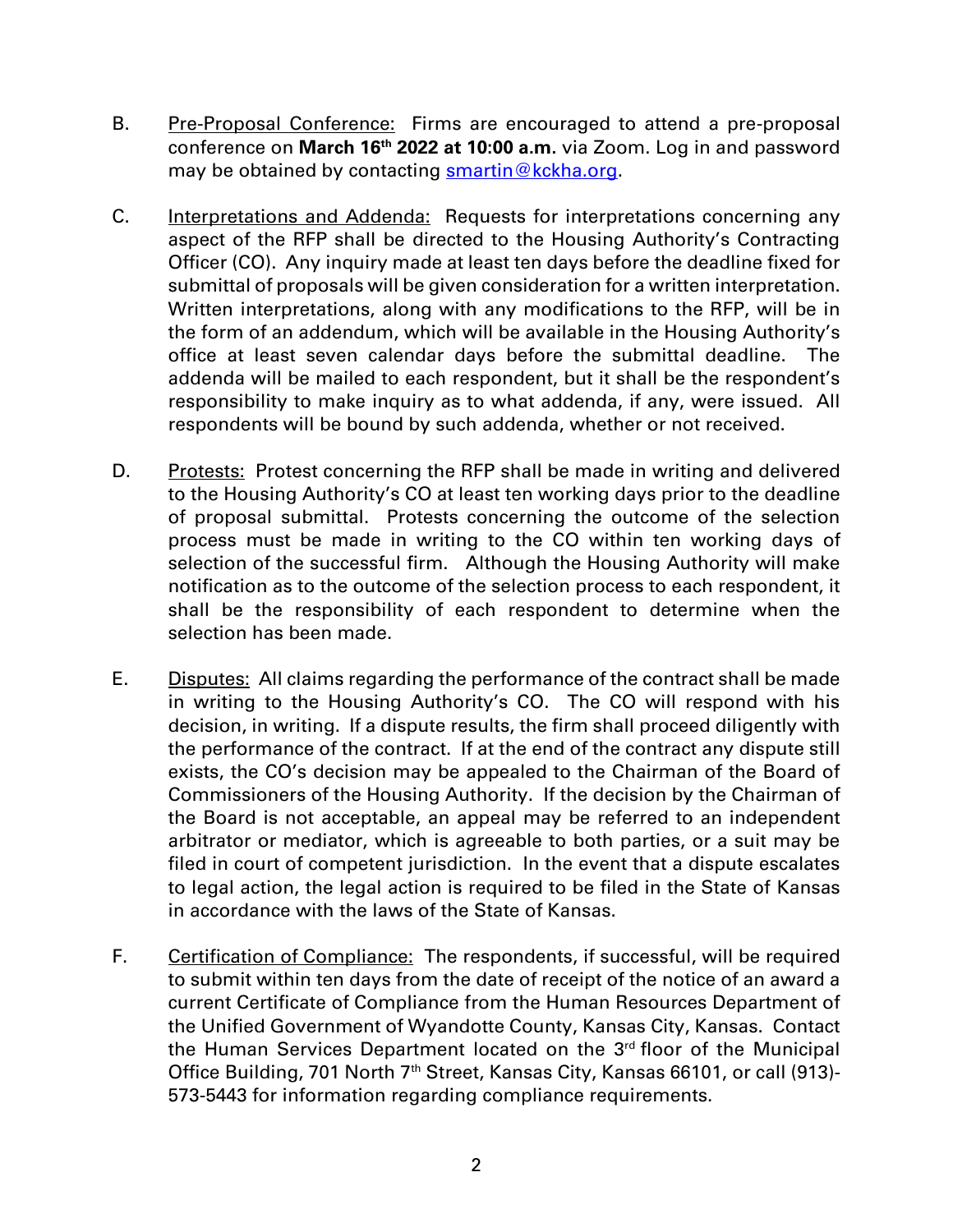### **II SCOPE OF REQUIRED SERVICES**

The Kansas City, Kansas Housing Authority (KCKHA), is seeking proposals from qualified and experienced firms who have a demonstrated history of successfully conducting a salary comparability study. KCKHA employs approximately 107 employees and manages over 2108 units of affordable housing and administers 1642 Housing Choice Vouchers. KCKHA is seeking proposal from firms that can complete wage/rate comparability study of the existing organizational structure and recommend improvements as they relate to all KCKHA positions, wages, and benefits. In addition, prepare detailed job descriptions for each job classification, and develop a compensation incentive plan with guidelines.

# **Salary Comparability Study**

The study should include the following information:

- **Data Gathering**: This study will include a list of comparable positions within other housing authorities of similar size and operation. It will also include selection of other agencies and employers within the vicinity that have job classifications similar to those of the KCKHA.
- **Data Analysis**: Identifying job classifications in other organizations that are comparable to those within KCKHA.
- **Preparation of Pay Schedule and Salary Recommendations**: Develop and utilize data needed to identify entry pay rates for the development of new or update existing pay schedule for all job classifications. Use pay schedule data to develop recommended pay rates for each KCKHA employee.
- **Report Preparation**: Prepare report on comparability study. Report must include objectives and methodology, summary of study results, documentation on computation of entry pay rate for each job classification, pay schedule, and table of recommended pay for each KCKHA employee. Per regulatory requirements, provide the Housing Authority information on data sources, and wage data, including comparability information.

## **Job Descriptions**

Prepare job descriptions for each of the KCKHA's job classifications. This will include recommendations on changes to job classification titles and/or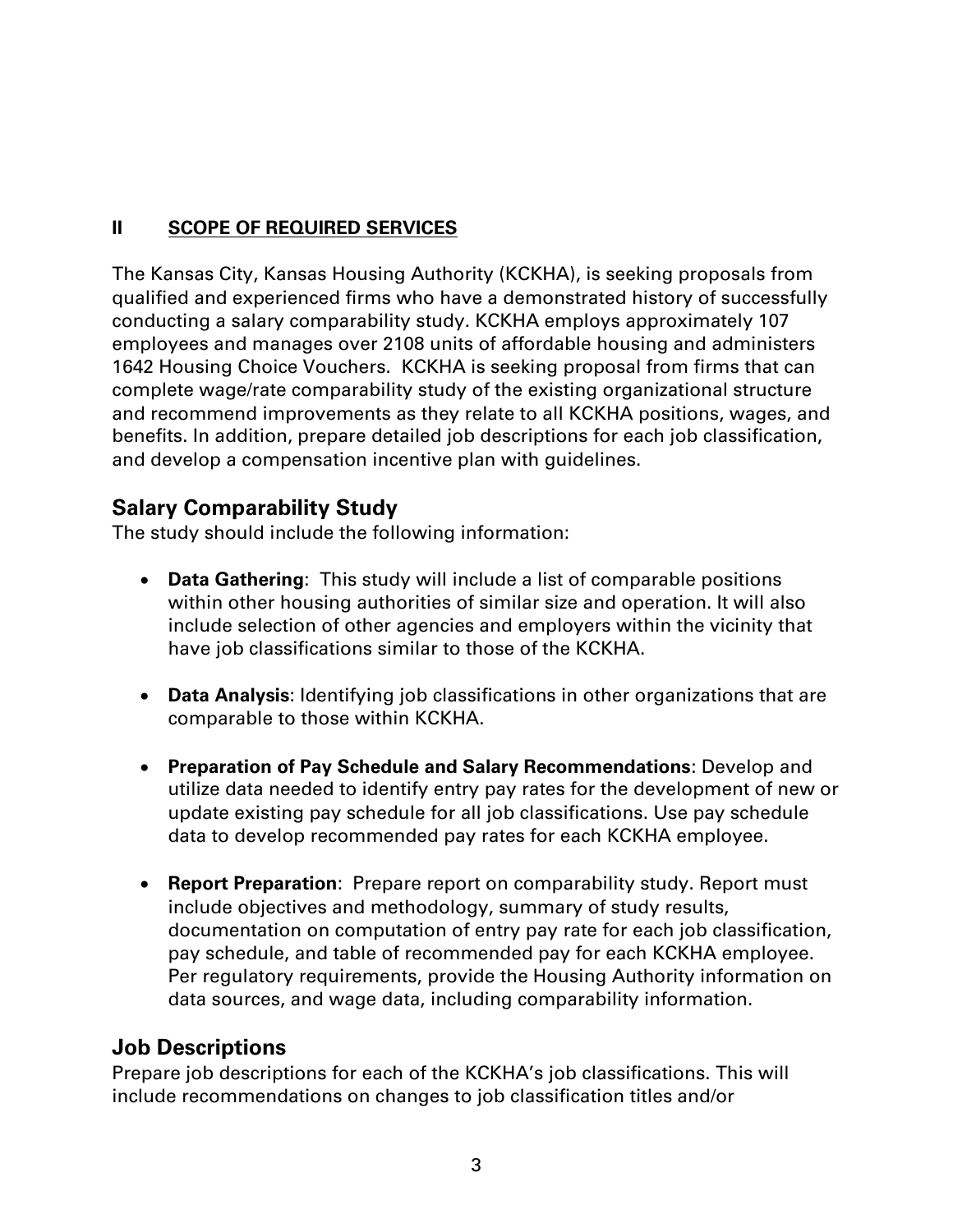establishing new classifications. The job descriptions must meet ADA and Section 504 requirements for handicapped employees. Requirements in this area include the following:

- **Data Gathering:** Review all existing job descriptions, conduct written survey of all employees, and conduct discussions with selected employees in each job classification.
- **Data Analysis**: Analyze above data to determine if changes are needed in job classification titles or new job classifications should be established.
- **Job Description Preparation**: Develop and write drafts of job descriptions for each of the KCKHA's job classifications and submit to KCKHA for review and comments. Use the Housing Authority's input to write final descriptions which must include elements that cover ADA, Section 504, and OPM requirements.
- **Performance Evaluation**: Review annual performance evaluation process for employee reviews.
- **Compensation Incentive Plan**
- **Propose a Compensation Incentive Plan** to include performance measurements and payment scale. The time frame for provision of the services required will be 90 days from the initiation of contract.

### **ELIGIBILITY TO SUBMIT PROPOSAL**

In order to be considered eligible to submit proposal, each organization, individual, or firm must submit written evidence with its proposal demonstrating that it fulfills the following eligibility criteria:

- The Respondent has a minimum of five years' experience working for or contracting with similar type agencies. Must have experience in wage/rate comparability studies, preparing job descriptions and developing job performance evaluation systems, personnel policy development, and/or other housing programs.
- A minimum of three (3) references with telephone numbers and email addresses of organizations where work has been performed.
- A certification statement that the Respondent is not debarred, suspended, or otherwise prohibited from professional practice by federal, state, or local agency.